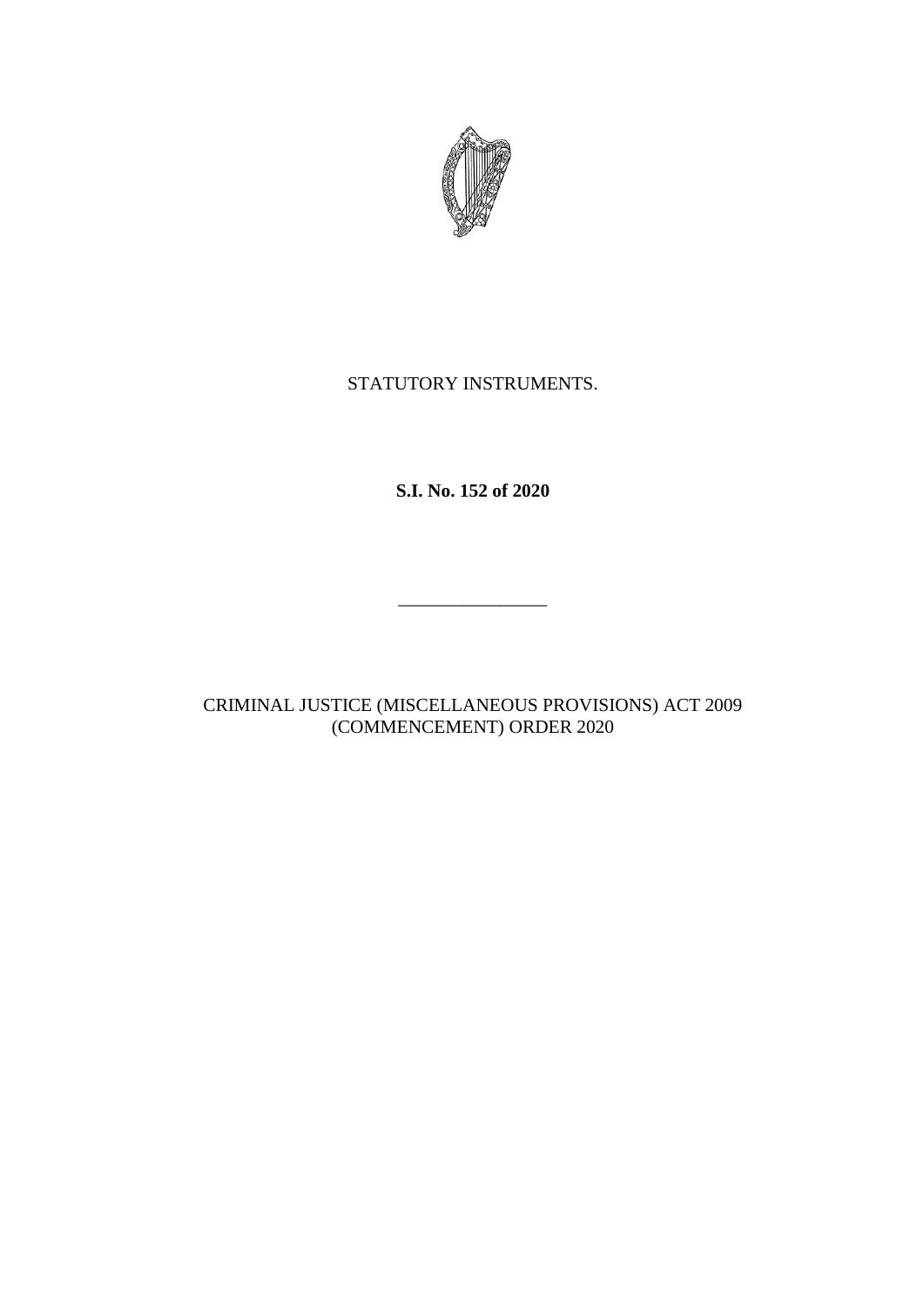## S.I. No. 152 of 2020

## CRIMINAL JUSTICE (MISCELLANEOUS PROVISIONS) ACT 2009 (COMMENCEMENT) ORDER 2020

The Minister for Justice and Equality, in exercise of the powers conferred on him by section 1(3) of the Criminal Justice (Miscellaneous Provisions) Act 2009 (No. 28 of 2009), hereby orders as follows:

1. This Order may be cited as the Criminal Justice (Miscellaneous Provisions) Act 2009 (Commencement) Order 2020.

2. The  $1<sup>st</sup>$  day of May 2020 is appointed as the day on which Part 3 of the Criminal Justice (Miscellaneous Provisions) Act 2009 (No. 28 of 2009) shall come into operation.



GIVEN under the Official Seal of the Minister for Justice and Equality, 28 April, 2020.

CHARLES FLANAGAN, Minister for Justice and Equality.